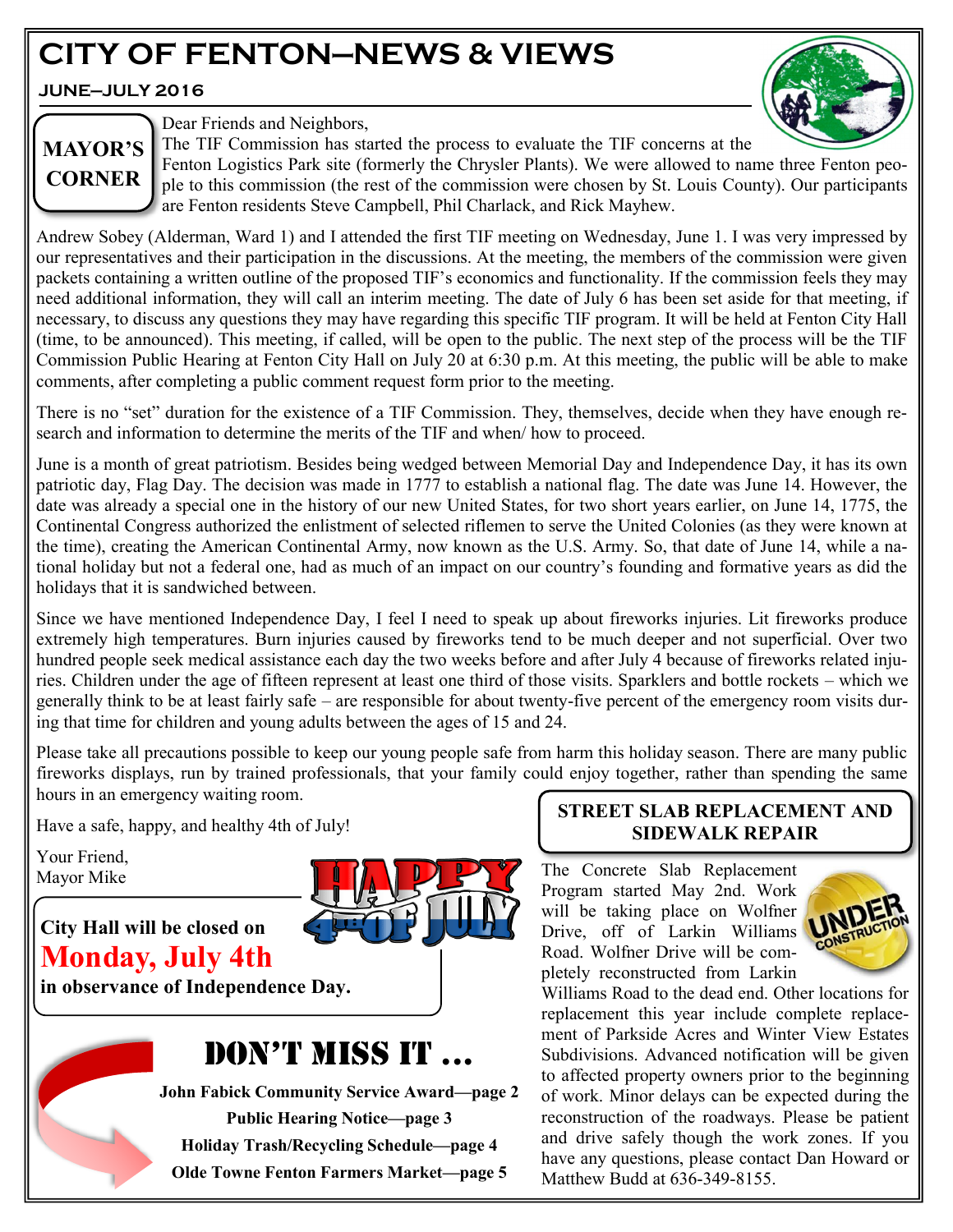On **Tuesday, July 5, 2016**, the Planning & Zoning Commission will hold a Public Hearing at 7:00 p.m. during their regularly scheduled meeting at City Hall to consider the following:



#### **OLD BUSINESS:**

- Consideration of amendments to the Zoning Code pertaining to Sign Regulations.
- $\checkmark$  Consideration of amendments to the Zoning Code pertaining to Accessory Buildings, Structures and Uses and related definitions.
- $\checkmark$  Consideration of amendments to certain Sections of the Zoning Code pertaining to permitted uses and uses allowed by Special Use Permit within the Olde Towne Districts.

#### **NEW BUSINESS:**

 A Petition by Gravois Bluffs East 8-A1, LLC, to subdivide one existing lot into two lots. The existing lot is addressed as 645 Gravois Bluffs Boulevard and is zoned "OT-3" Olde Towne Mixed Use Zone District.

For more information, please call Community Development at (636) 349-8110.

#### **NEW BUSINESS CORNER**

The following businesses have applied for an Occupancy Permit and are planning on calling Fenton "home":



**Alliance Title Group** 400 Old Smizer Mill Road *(real estate title insurance company)*

**Apex Network Physical Therapy (a d/b/a of Bennett Rehab Services)** 54 Fenton Plaze *(physical therapy clinic)*

**Construction Material Liquidators, LLC (a d/b/a of CML, LLC)** 2075 Hitzert Court *(warehouse for electrical parts distribution)*

**Rexel** 1780 Gilsinn Lane *(wholesale sales and distribution of*

*electrical parts and supplies)*

**Task Corp** 36 Gravois Road *(marketing office)*

# **NOMINATIONS SOUGHT FOR JOHN FABICK COMMUNITY SERVICE AWARD**

Mayor Mike Polizzi and the Board of Aldermen are officially requesting nominations for the annual "John Fabick Community Service Award". This award was named in memory of Mr. Fabick for his dedication to our community and his corporate leadership.

The City of Fenton recognizes that many of its residents, businesses and civic organizations contribute in a significant manner to the City each day, without reward or recognition. These include those that have brought honor upon themselves and the community through some outstanding accomplishment as well as serviceminded volunteers who simply want to be involved in the community by serving on a City Board or Commission.

To that end, the City has established a process that will allow for appropriate recognition of an individual, business or civic group, Board or Commission that has contributed a significant and useful service to the community.

Actions being recognized must benefit the City of Fenton or its residents in some manner. The individual must live or be employed within the Fenton City limits and the business or civic group must be located within the City limits.

Nomination forms will be available on July 1, 2016. To obtain a nominating form, contact City Clerk/Manager Diane Monteleone at (636) 343-2080. All nominations must be forwarded to the City Clerk/Manager at City Hall by September 30, 2016. The Mayor and Board of Aldermen will meet to review all nominations for a final decision. The award will be presented at the November Board of Aldermen Meeting.

# **SALES TAX REDISTRIBUTIONS TO ST. LOUIS COUNTY FOR MAY 2016**

| "A" Sales Tax Summary |                      | "B" (Pool) Sales Tax Summary |                      | <b>Combined Sales Tax Summary</b> |                      |
|-----------------------|----------------------|------------------------------|----------------------|-----------------------------------|----------------------|
| <b>Generated</b>      | <b>Redistributed</b> | Generated                    | <b>Redistributed</b> | Generated                         | <b>Redistributed</b> |
| \$288,295             | $$132,407 (45.9\%)$  | \$173,181                    | $$169,977(98.2\%)$   | \$461,475                         | $$302,384(65.5\%)$   |
|                       |                      |                              | .                    |                                   |                      |

Total amount for 2016 redistributed to St. Louis County is \$1,188,778 (61.4%).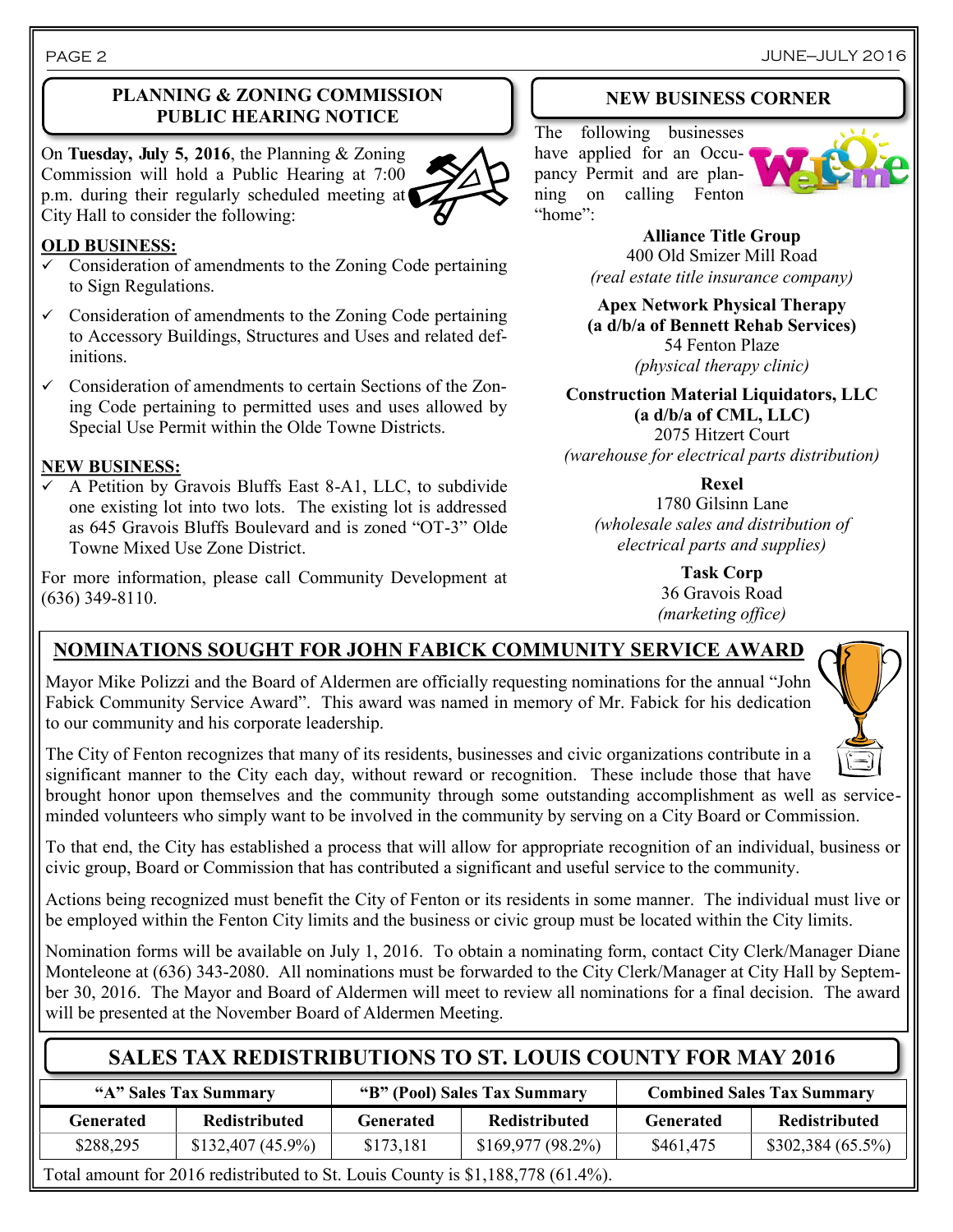#### TAX INCREMENT FINANCING COMMISSION OF ST. LOUIS COUNTY, MISSOURI

# **NOTICE OF PUBLIC HEARING**

The Tax Increment Financing Commission of St. Louis County, Missouri, will hold a public hearing at 6:30 p.m. on July 20, 2016, at Fenton City Hall, 625 New Smizer Mill Road, Fenton, Missouri 63026. This hearing is being held pursuant to the requirements of Sections 99.800 to 99.865 of the Revised Statutes of Missouri, as amended (the "TIF Act"), to consider the approval of the Fenton Logistics Park Tax Increment Financing Redevelopment Plan, the designation of the redevelopment area described therein and the approval of the redevelopment project described therein.

The proposed redevelopment area contains approximately 295 acres and is generally located north of N. Highway Drive, south of the Meramec River, east of Hitzert Court and west of the building located at 1201 N. Highway Drive. The proposed redevelopment area includes the site of the former Fenton Chrysler vehicle assembly plants, but does not include the rail yard located west of Hitzert Court.

The proposed redevelopment plan envisions the development of a mixed-use logistics park consisting of retail, restaurant and hotel uses along N. Highway Drive and office, manufacturing, warehouse, railroad and logistics uses in the remaining area. The purpose of the redevelopment plan is to provide tax increment financing assistance to offset the extraordinary costs of clearing and remediating the conditions that cause the redevelopment area to be a "blighted area," as defined in the TIF Act, and constructing the necessary infrastructure to support the development of the logistics park.

A draft of the proposed redevelopment plan (including maps that more definitively depict the boundaries of the redevelopment area) will be available for review by any interested party on and after June 30, 2016 during regular business hours at (1) the St. Louis County Department of Planning, 41 S. Central Avenue, 5th Floor, Clayton, Missouri 63105 and (2) Fenton City Hall, 625 New Smizer Road, Fenton, Missouri 63026.

The public and representatives of all taxing districts affected by the proposed redevelopment plan are invited to submit comments to the Commission prior to the date of the hearing at the address listed below. All interested persons will be given an opportunity to be heard at the public hearing.

> Tax Increment Financing Commission of St. Louis County, Missouri c/o St. Louis County Department of Planning 41 S. Central Avenue, 5th Floor Clayton, Missouri 63105

#### **ST. LOUIS COUNTY POLICE FENTON PRECINCT**

#### **TIP-A-COP AT CULVER'S**

St. Louis County Police—Fenton Precinct is teaming up with the Fenton Culver's to host a Tip-A-Cop event, an official Law Enforcement Torch Run Campaign fundraising effort. Law enforcement officers and



department personnel along with Missouri Special Olympic Athletes volunteer their time as "Celebrity Waiters" to collect tips and donations at Culver's to support Special Olympics Missouri. Stop by, enjoy the food and support a great cause. This event will take place **July 7, 2016 from 11:00 a.m. – 7:00 p.m.**

#### **PREVENTABLE CRIMES**

A large portion of crimes reported to the police could have been prevented. Here are a few tips to avoid being a victim of such crime:

- Keep garage doors closed
- Keep your vehicle locked
- Keep valuables out of sight
- Keep high value items secured. e.g. bikes, lawn mowers
- Increase your credit/debit card security settings, look over all transactions.
- Use outdoor lighting, and lock your house doors.

#### **Neighborhood Policing Officer Aaron Dilks Precinct Phone (636) 349-8120, ext. 1123**



#### **FENTON HISTORICAL SOCIETY**

#### **FOOD DRIVE**

The Fenton Historical Society will be accepting nonperishable foods during the months of June, July and August. All items collected will be donated to a local food pantry. You may drop off your donations at the Fenton Historical Society Museum, address is listed below. The museum is open on Wednesdays and Saturdays from 11:00 a.m. - 2:00 p.m.

The monthly meeting of the Fenton Historical Society will be held on **Thursday, July 7, at 7:00 p.m.** The Fenton Historical Society is located at #1 Church Street in Olde Towne Fenton. For more information, call (636) 326-0808 or visit our website: **www.fentonhistory.com**

—————————————————-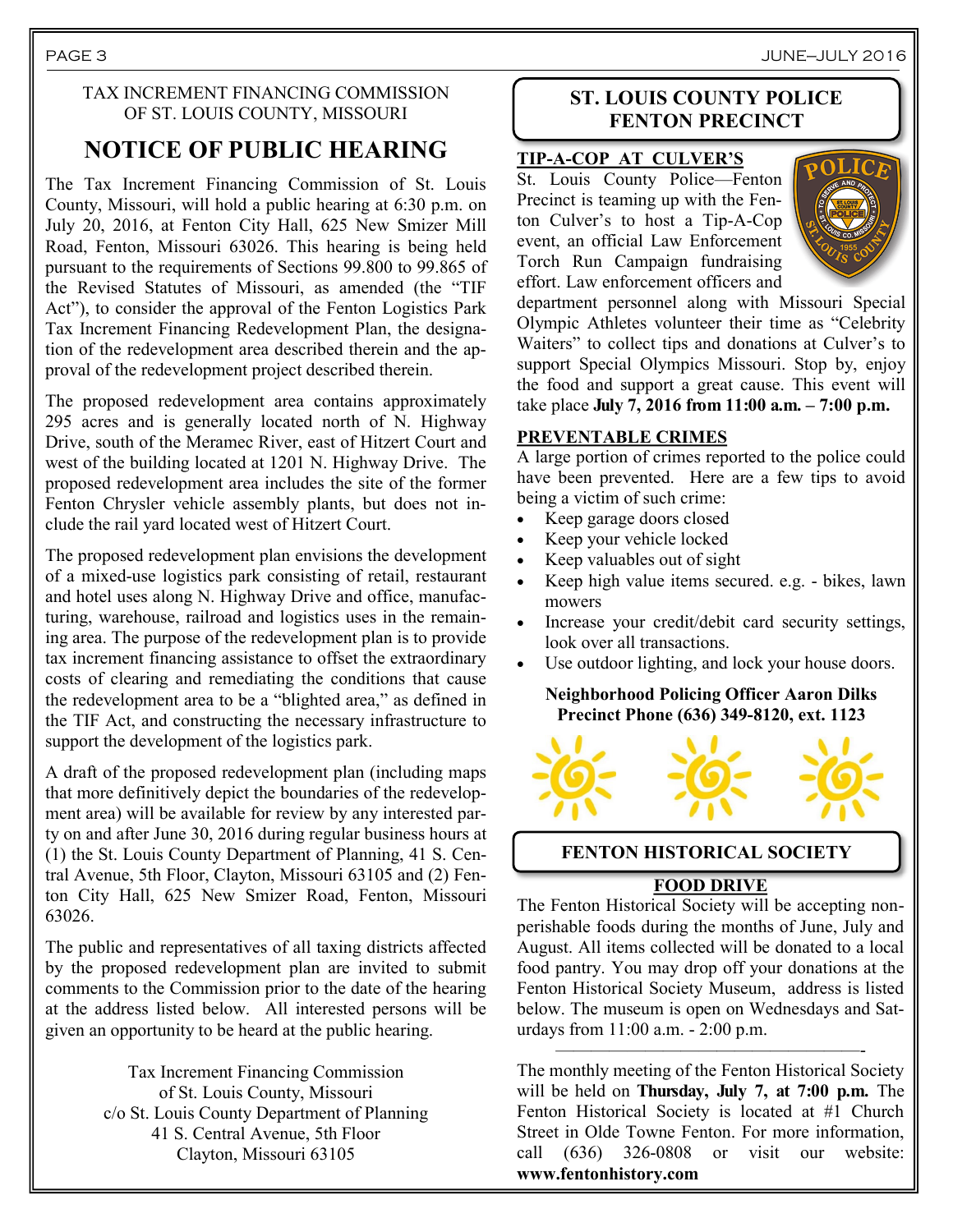#### PAGE 4 JUNE—JULY 2016

#### **DECISIONS FROM THE MAY 12 & 26, 2016 BOARD OF ALDERMEN MEETINGS**

### *DECISIONS*

- Approved, with conditions, a petition by KP Development, LLC, for Site Plan Review of a proposed 158,400 sq. ft. warehouse building located on Lot A of Fenton Logistics Park Plat One. The property is addressed as 2050 Fenton Logistics Park Blvd. and is zoned "PID" Planned Industrial Development.
- Approved the Mayor's reappointment of Gordon Luechtefeld to the Board of Adjustment for term ending May 2021.
- Approved the Mayor's reappointment of Robin Huels to the Human Rights Commission for a term ending May 2019.
- $\checkmark$  Approved request for the destruction of records as presented at the May 5 and May 12, 2016 Committee Meetings.
- Approved amending the approved site location for the Fenton Days Celebration to add an area to allow for a vendor providing a "Knocker Ball" attraction as presented at the May 12, 2016 Committee Meeting.
- $\checkmark$  Approved the Park, Beautification & Recreation Board's recommendation to deny the request to waive meeting room fees at RiverChase for Subdivision Associations to hold annual meetings.
- $\checkmark$  Approved the Park, Beautification & Recreation Board's recommendation to approve St. Paul's to utilize Fenton City Park for their 2016 Soccer Tournament using the two-weekend format, submitting an acceptable parking plan to be approved by the Parks & Recreation Director and not to include parking on the grass area.
- Approved a Backup Policy for Computers.
- Approved exercising the option to renew the existing contract with Specialty Mailing, Inc. to provide printing services for the City's monthly newsletter for a one year term, August 1, 2016 to July 31, 2017 to be printed in color on white paper, pursuant to the terms and conditions of Ord. 3533.

#### *ORDINANCES*

- **#3588** Ord. authorizing MSD's contractor to provide clean-up and removal services on Opps Lane under certain terms and conditions, authorizing the City to reimburse MSD, and granting further authority.
- **#3589** Ord. approving a new Letter of Credit and extending the term of the Escrow Agreement with Rockwood Bank guaranteeing subdivision improvements for the Shadow Creek Subdivision.
- **#3590** Ord. authorizing the Mayor to execute a Memorandum of Understanding between the City and the Fenton Industrial Development Authority ("IDA") concerning dissolution of the IDA and granting further authority.
- **#3591** Ord. approving a Property Insurance Plan for the City with Chubb Group of Insurance (Great Northern Insurance Company).
- **#3592** Ord. approving Crime, General Liability, Liquor Liability, Automobile, Workers Compensation, and Umbrella Liability Insurance Plans for the City with Travelers Casualty and Surety Company of America.
- **#3593** Ord. approving a Public Officials Management and Employment Practices Liability Insurance Plan for the City with Darwin National Assurance Company.
- **#3594** Ord. approving a Cyber Liability Insurance Plan for the City with BCS Insurance Company.
- **#3595** Ord. repealing previous versions of the City's Credit Card Usage Policy and amending Ord. 2791— Financial Policies Manual—to enact a new Credit Card Usage Policy.
- **#3596** Ord. approving Health Insurance Plans for eligible City of Fenton Employees with United Healthcare.
- **#3597** Ord. approving a Dental Insurance Plan for eligible City of Fenton Employees with Delta Dental.
- **#3598** Ord. accepting a Temporary Construction Easement at 401 Yarnell Road from Construction Investment Company to stabilize the river bank.

#### *RESOLUTIONS*

 **R-16-05** Res. authorizing execution of a Services Contract with the Fenton Charitable Association to conduct a Children's Play Area at Fenton Days and granting further authority.

## HOLIDAY TRASH/ RECYCLING SCHEDULE

Due to the Independence Day holiday, this is just a reminder that there will be **no trash pick up on Monday, July 4.**

- Monday trash pick up will move to **Tuesday, July 5**
- Thursday recycling pick up will move to **Friday, July 8**

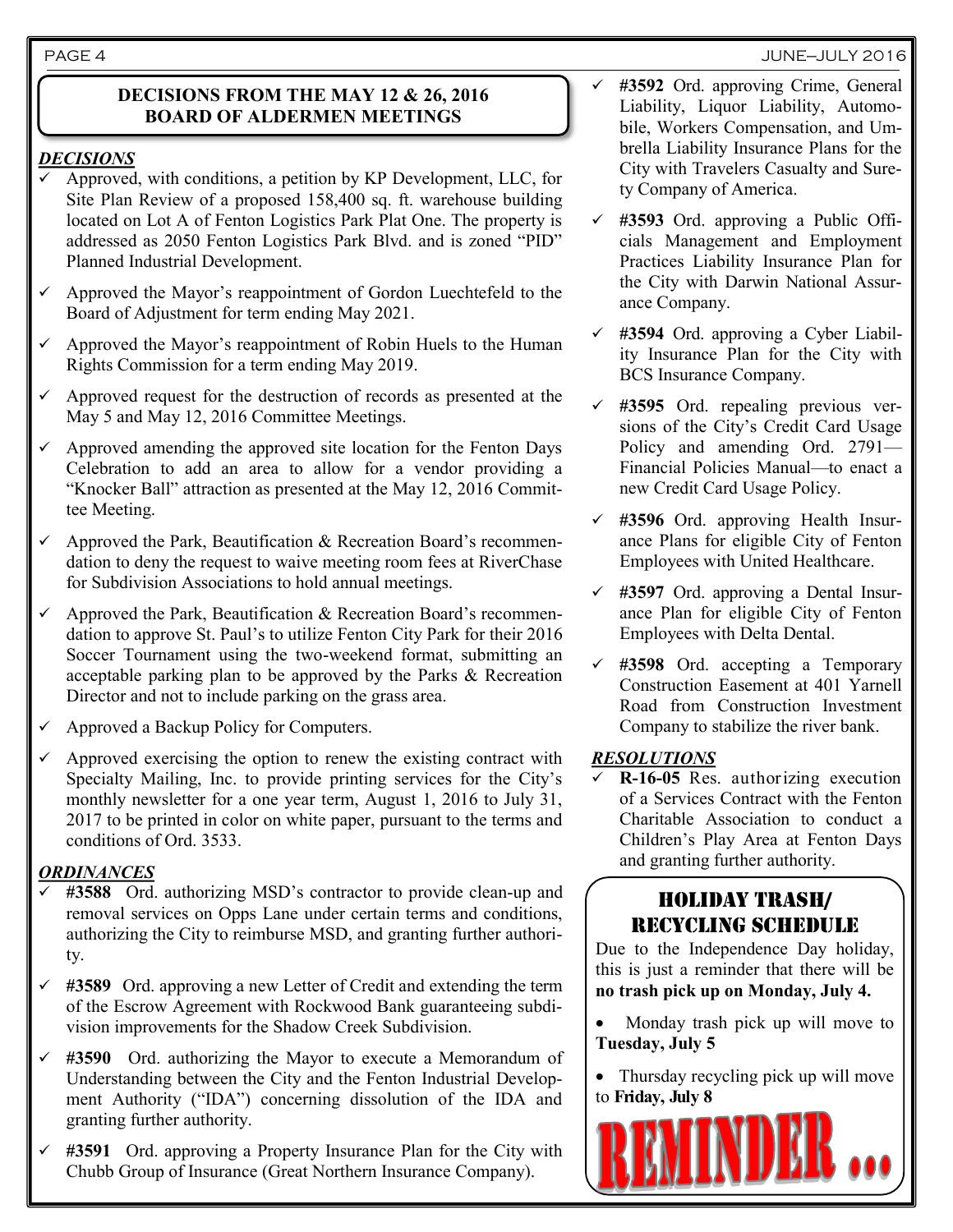PAGE 5 JUNE—JULY 2016

## **PARKS & RECREATION SPECIAL EVENTS**

#### **UPCOMING PROGRAM OFFERINGS**

For detailed information, including program fees and registration requirements, please call RiverChase of Fenton at **(636) 343-0067** or visit our website at **www.fentonmo.org**.



#### **SENIOR (55+) LUNCH AND BINGO**

Adults 55 and up can join us for bingo and BBQ pork sandwiches for lunch at 10:30 a.m. on **Wednesday, July 13**. Fee: \$6.50/person; registration required by the Sunday prior.

#### **GROUP CYCLING**

Monday or Wednesday mornings starting at 9:00 a.m. or Thursday evenings starting at 6:00 p.m. The next session starts the week of July 18. Spots fill up fast! Cost: \$39 – Residents and Members / \$47 – Non-Members.

#### **STRENGTH AND CONDITIONING BOOT CAMP**

Class has a focus on the following areas: strength, endurance, nutrition education, flexibility and cardiovascular fitness. Classes are held Saturdays, 9:30 a.m. – 10:30 a.m. from July 30 – September 3, no class August 6. Fee: \$28 – Residents and Members / \$34 – Non-Members.



#### **LET'S PLAY BALL!**

 $w_{01}$  RiverChase offers two recreational coed leagues for kids consisting of (6) six games held at Fenton City Park on Saturday morning/afternoon. Practices will be held once a week Monday – Friday at the coaches desired time and day. Participants will receive a

numbered uniform t-shirt, hat, and award. Register soon because Session II starts July 23 for the following:

- **T-BALL LEAGUES** (Ages 3 to 5)
- **COACH PITCH** (Ages 6 to 8)

Fees apply. Please contact RiverChase for more information.

#### **ADULT MEN'S, COED, AND WOMEN'S SOFTBALL**

Men's/Coed leagues are offered Monday, Tuesday, Wednesday, Thursday, Friday, and Sunday. Women's league is offered on Wednesday only. We offer competitive and recreational leagues. Must be 18 years or older to participate in leagues. League information and session start dates can be found on our website.

### OLDE TOWNE FENTON FARMERS MARKET

The Olde Towne Fenton Farmers Market is now **OPEN!!!** The Market is open every Saturday, through October, from 8:00 a.m. to 1:00 p.m. at the Olde Towne Pavilion located at 200 Gravois Road. Visit our Facebook page for a list of vendors and special events throughout the season.

**www.facebook.com/FentonFarmersMarket**





#### **FENTON TRIATHLON**

**Saturday, August 6 at 6:30 a.m.** This is a fun race for beginners yet challenging enough for experienced racers. The race is a 400 yard swim, a 15 mile bike ride and a 5K run. Awards for the top three males and females in each age group and top three overall male



and female finishers. Register online www.fleetfeetstlouis.com. Fee: \$50 per person.

#### **GIRLS NIGHT OUT / DATE NIGHT Saturday, June 25 at 8:30 p.m.**

Join us for Pitch Perfect 2 on the big screen, outside on the lawn at RiverChase. Movie will start approximately at 8:30 p.m. Free!

#### **CHRISTMAS IN JULY**

#### **Saturday, July 23 at 8:30 p.m.**

Experience Christmas in July at the River-Chase outdoor pool! Guests will get to enjoy

giveaways, music, frozen treats, Sammy J. Balloon Creations, a movie and possibly a visit from Santa. Elf will be showing on big screen starting at approximately 8:30 p.m.



**Monday, July 4, 2016 8:00 a.m. to 6:00 p.m.**

#### **DEER RESISTANT PLANTINGS**

Deer are particularly fond of young, succulent leaves and they rely on their sense of smell to determine whether an area is safe and which plants are desirable. Plants with strongly scented leaves and those with coarse, rough textures are less appealing to deer. Online resources



for various deer-resistant plant lists include the Shaw Nature Reserve at www.shawnature.org or the plant finder at the Botanical Garden at:

**www.missouribotanicalgarden.org**